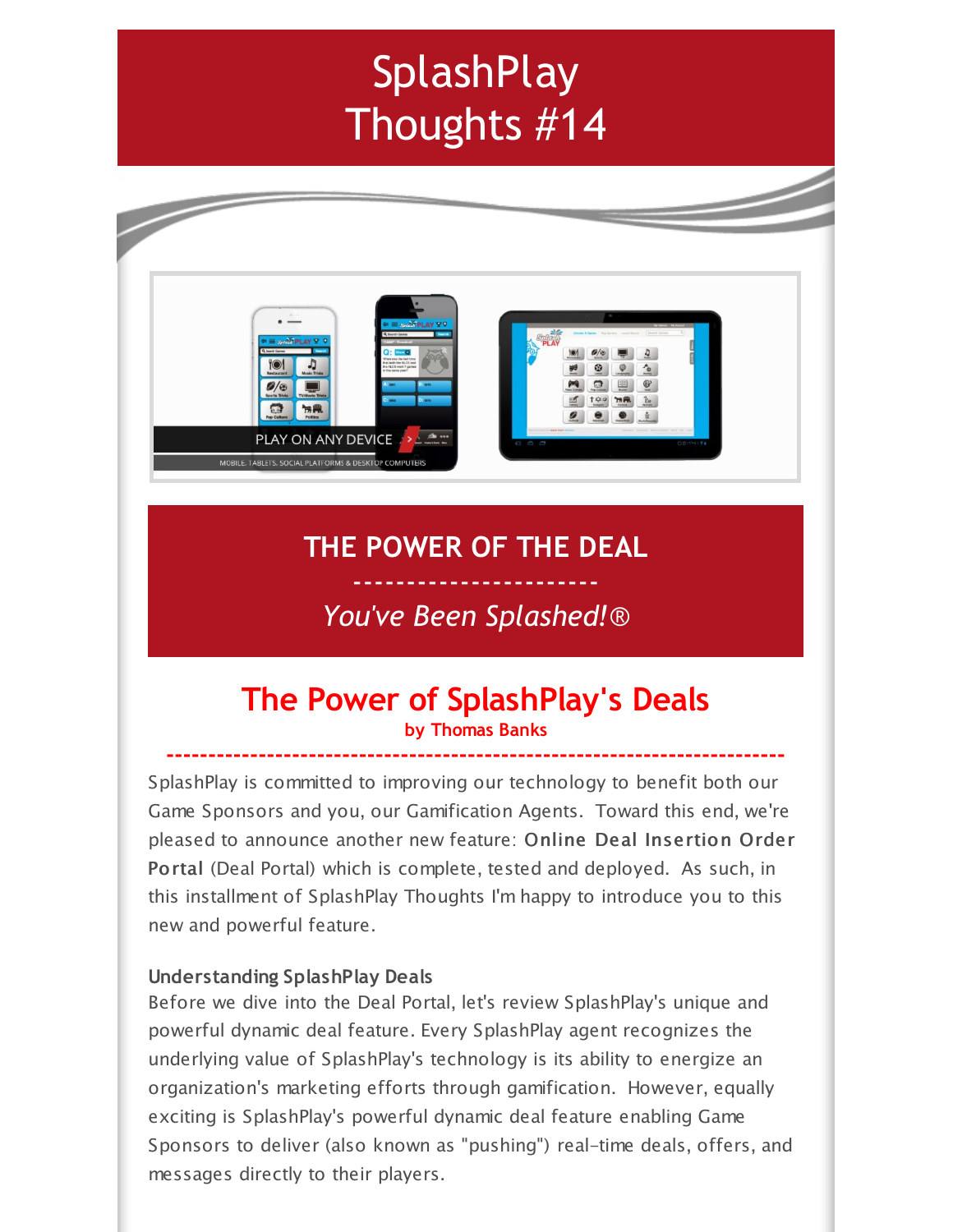To meet the needs of a wide variety of Game Sponsors, SplashPlay offers three basic gamification solutions: **Monthly, Annual, and Life-Time**. Each of SplashPlay's solutions are progressively more affordable and offer more capability. The following table summarizes the benefits of SplashPlay's three solutions:

| <b>SplashPlay Packages</b>       |               |                        |  |  |  |
|----------------------------------|---------------|------------------------|--|--|--|
| <b>Monthly</b>                   | <b>Annual</b> | Life-Time              |  |  |  |
|                                  |               |                        |  |  |  |
| <b>YES</b>                       | <b>YES</b>    | <b>YES</b>             |  |  |  |
| <b>YES</b>                       | YES           | <b>YES</b>             |  |  |  |
| <b>Unlimited</b>                 | Unlimited     | Unlimited<br>Unlimited |  |  |  |
| Unlimited                        | Unlimited     |                        |  |  |  |
| YES                              | YES           | <b>YES</b>             |  |  |  |
| 20% to 40%                       | 20% to 40%    | 20% to 40%             |  |  |  |
| <b>Active Dynamic Deals</b><br>7 | 14            | 28                     |  |  |  |
| \$70 / Month                     | \$699 / Year  | \$1,495 One Time       |  |  |  |
| \$3,360                          | \$2,796       | \$1,495                |  |  |  |
| \$70                             | \$58          | \$31                   |  |  |  |
|                                  |               |                        |  |  |  |

As shown in the SplashPlay Packages feature comparison above, Included in the Monthly Package is the unprecedented ability to deliver to game players real-time deals, messages, coupons, etc. SplashPlay enables Monthly Game Sponsors to deliver up to seven deals and allow them to assign each a day of the week.

To appreciate how SplashPlay Deals work, let's look at a simple example: Border Town Cantina Mexican Restaurant. Like every restaurant, Border Town Cantina's core mission is to encourage repeat business. Toward this end, it's imperative its diners are aware of opportunities, events, and incentives. In the case of Border Town Cantina, they want their patrons to know about four offers we call Deal 1: Taco Tuesday, Deal 2: Kids Eat Free Thursdays, Deal 3: Football Monday, and Deal4: Fiesta Friday which are displayed below within the SplashPlay game environment.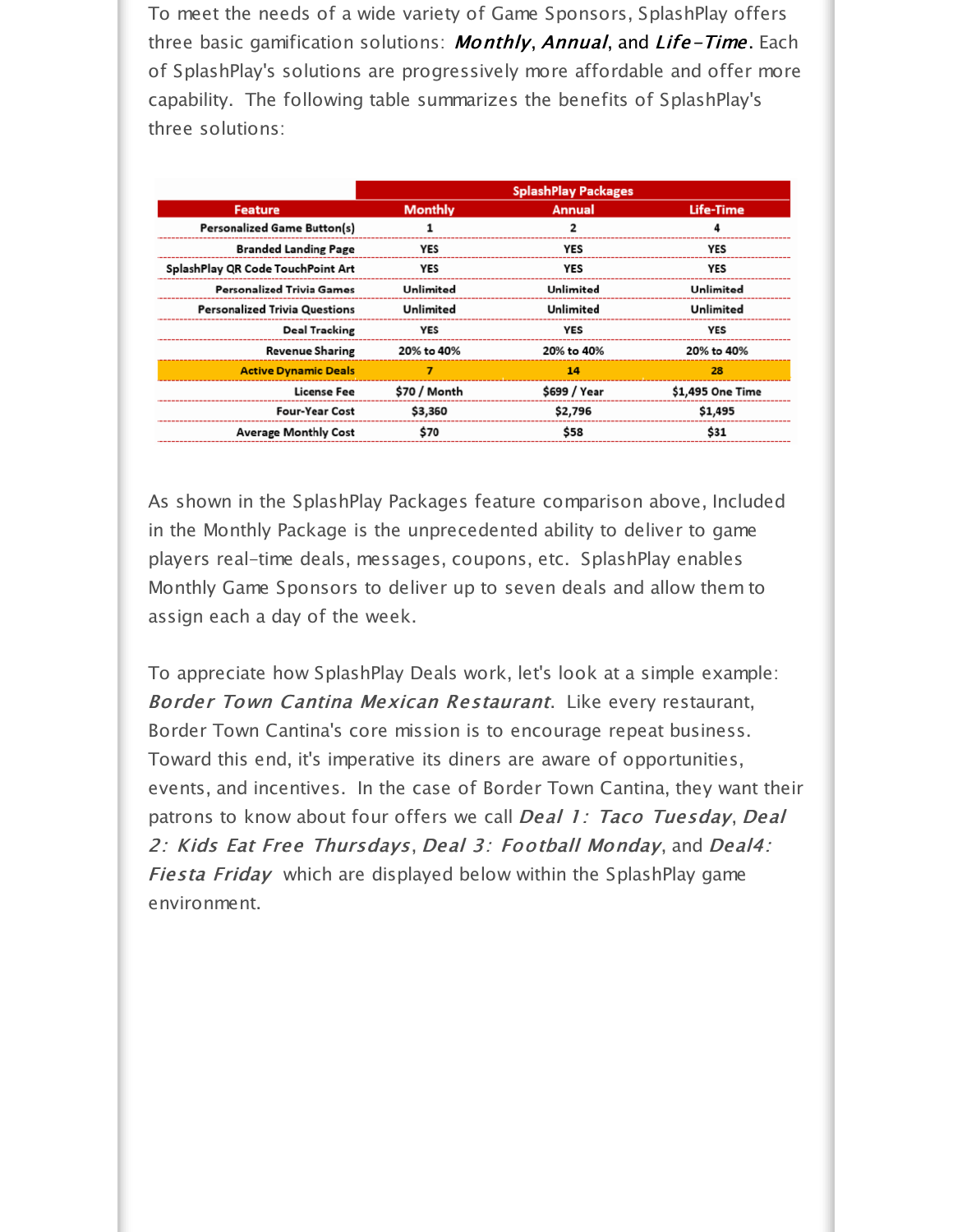

Notice every answer-results page has below it SplashPlay's "Deal Button" showing the Game Sponsor's Name and Title of the Deal. If the player is interested in knowing more about the offered Deal, a simple tap of the Deal Button and the deal Pop-Up is quickly presented showing a graphic, description, and a link to the Game Sponsor's website, video, social media site, or blog.

## Deal Scheduling

Clearly, SplashPlay's ability to enable Game Sponsors to deliver their deals and offers is a powerful feature. Even more powerful is the ability to deliver their deals *when they want them delivered*. To appreciate this powerful SplashPlay feature, consider Deal #1 promoting "Taco Tuesday." Since this specific deal is for Tuesday, it makes sense to run this deal before Tuesday, such as Sunday and Saturday. In contrast, the "Kids Eat Free Thursdays" Deal is best run early in the week such as Monday and Wednesday. To ensure deals are delivered when they are most effective, the Game Sponsor decides which day of the week SplashPlay delivers the Game Sponsor's deals, illustrated below. In the first example, we see the days each of the four Deals will be delivered. Keep in mind, a SplashPlay Monthly Deal Sponsor, can schedule up to seven deals.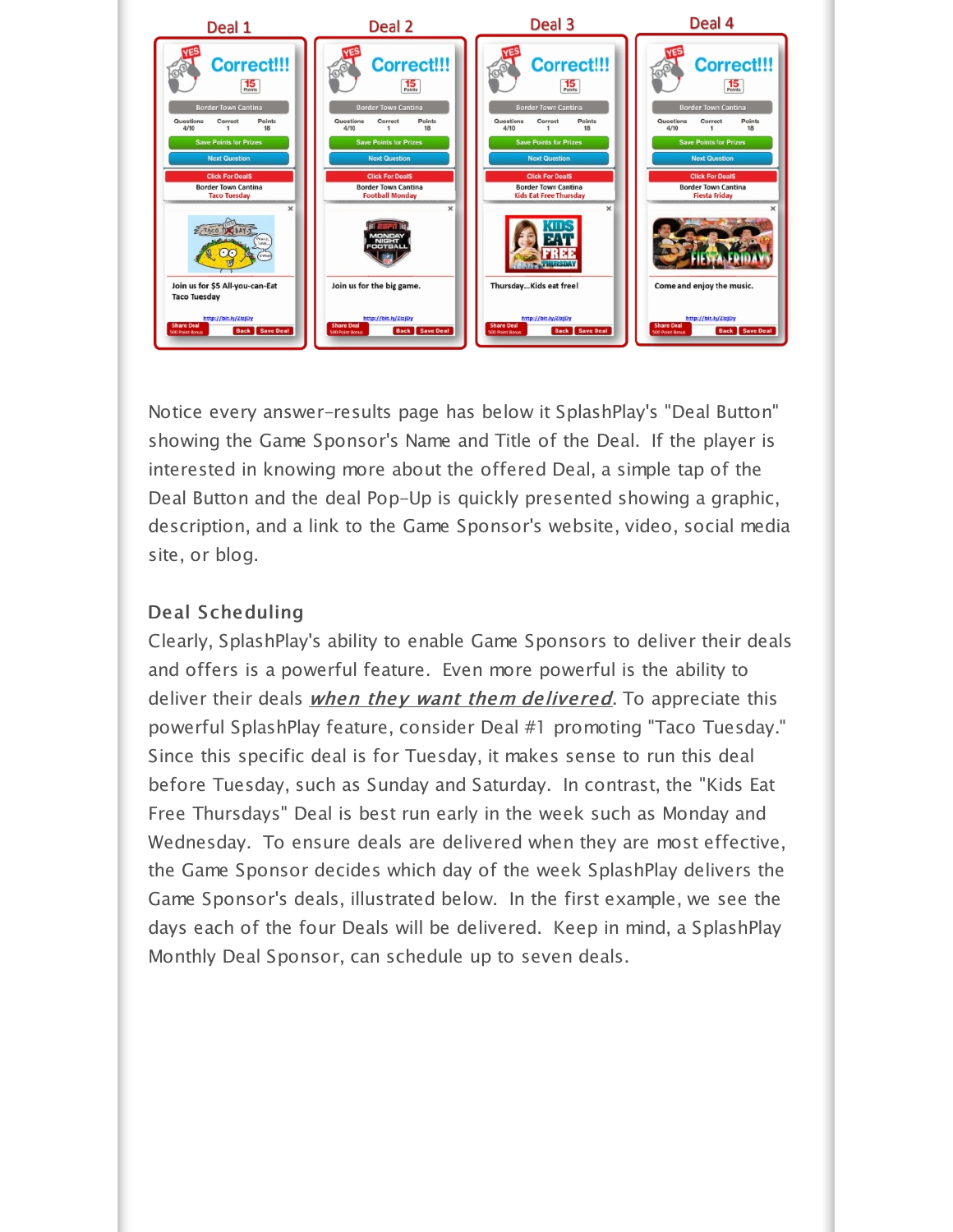| <b>Monthly Game Sponsor Deal Scheduling</b> |                         |                      |   |   |   |   |   |   |  |  |
|---------------------------------------------|-------------------------|----------------------|---|---|---|---|---|---|--|--|
|                                             |                         | <b>Deal Run Days</b> |   |   |   |   |   |   |  |  |
| #                                           | <b>Description</b>      | S                    | М | н | w | ı | F | s |  |  |
| 1                                           | Taco Tuesday            | 1                    |   |   |   |   |   | 1 |  |  |
| 2                                           | Kids Eat Free Thursdays |                      | 2 |   | 2 |   | 2 |   |  |  |
| 3                                           | <b>Football Monday</b>  |                      |   | 3 |   |   |   |   |  |  |
| 4                                           | Fiesta Friday           |                      |   |   |   | 4 |   |   |  |  |
| 5                                           |                         |                      |   |   |   |   |   |   |  |  |
| 6                                           |                         |                      |   |   |   |   |   |   |  |  |
|                                             |                         |                      |   |   |   |   |   |   |  |  |
|                                             |                         |                      |   |   |   |   |   |   |  |  |

Even more powerful is SplashPlay's Annual Game package enabling Game Sponsors to set-up a total of fourteen (14) individual deals. Below we see the Border Town Cantina has only scheduled six of its fourteen deals and the days they are to appear.



Finally, SplashPlay's best and most compelling offer is its Life-Time package which is the most affordable and powerful solution providing twenty-eight (28) unique deals. Illustrated, below, the Border Town Cantina has only scheduled eight (8) of its twenty-eight deals scheduled to run on the indicated days.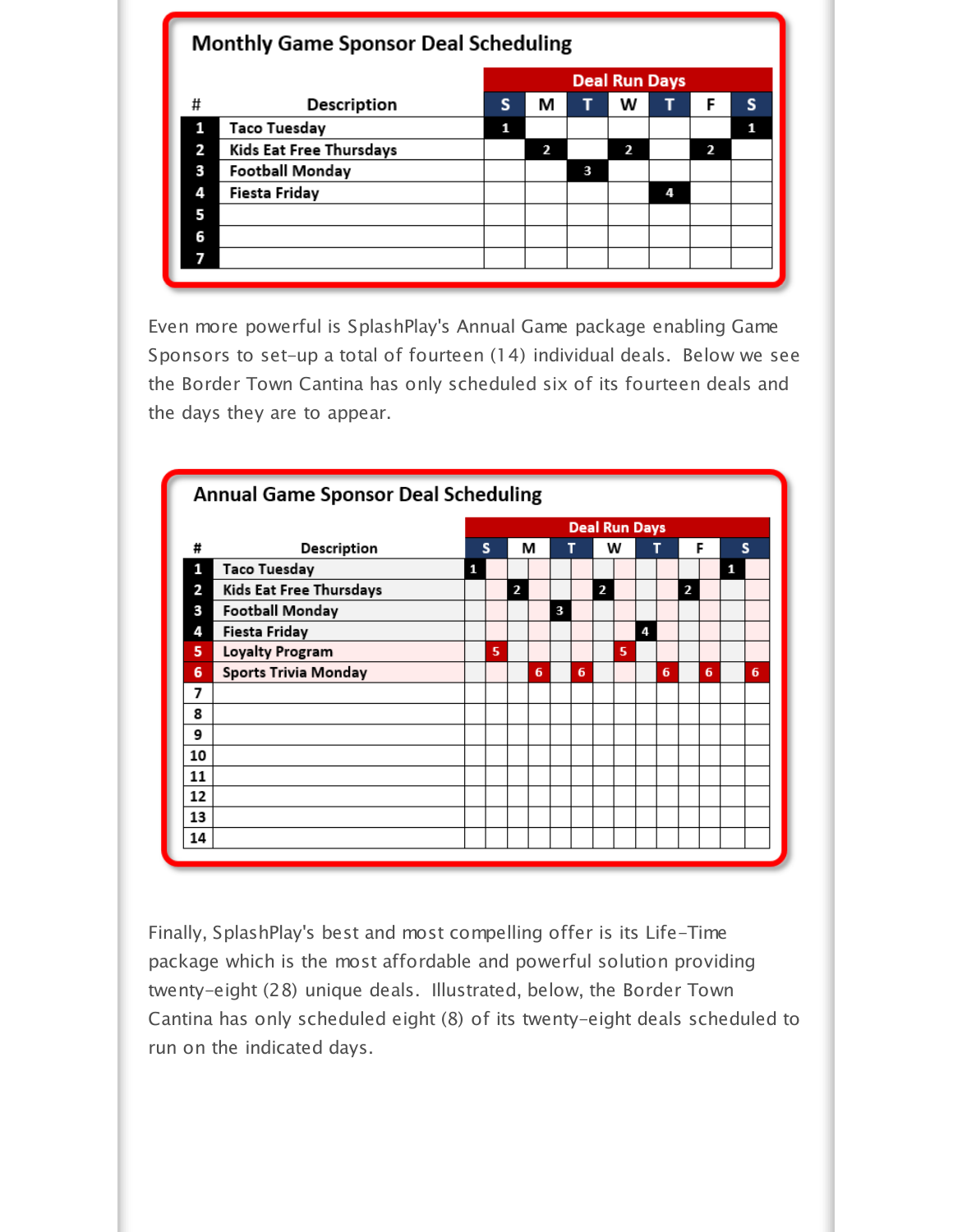

## Online Deal Insertion Order Portal

To enable Game Sponsors to easily create and manage their deals, we've recently deployed our new Online Deal Insertion Order Portal, shown below and can be reached by the following URL:



The Deal Insertion Order Portal is divided into two sections: The left side displays SplashPlay's Deal Insertion Order with instructions and on the right, in the shaded area, is the Deal Insertion Order form. Note that the Yellow Numbered Post-it notes were added to aid in explaining this online form.

#### Game Sponsor Details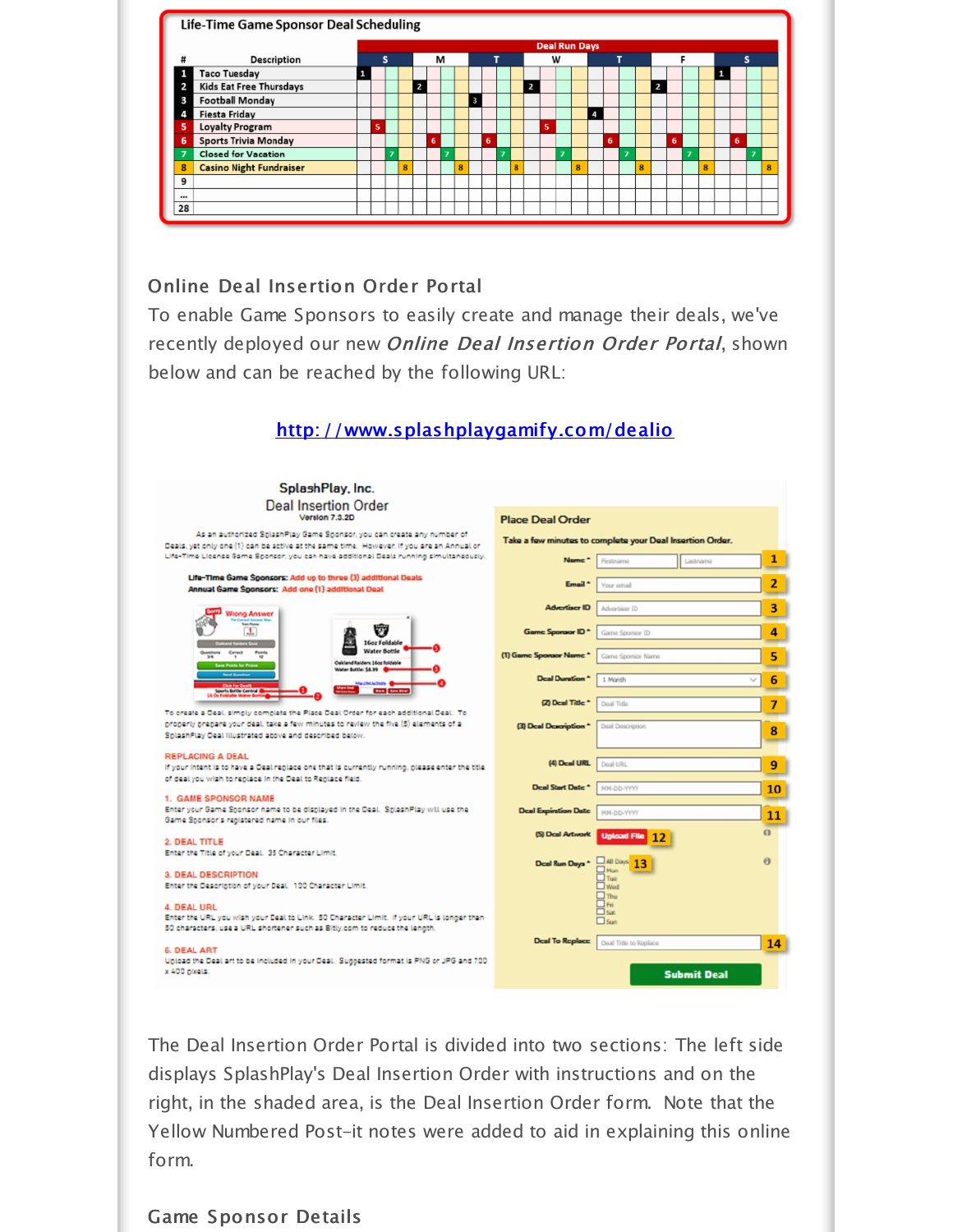Item 1: Name: Enter the Game Sponsor's name.

Item 2: Email: Enter the Game Sponsor email address.

Item 3: Advertiser ID: If known, enter the SplashPlay assigned Advertiser ID.

Item 4: Game Sponsor ID: Here we enter the Game Sponsor's ID, where the Deal's are to be displayed.

#### Deal Details

Item 5: Game Sponsor Name: In this field enter the Game Sponsor's name that is to be displayed as part of the deal.

Item 6: Deal Duration: To simplify deal scheduling, the Game Sponsor can select the number of months the specific deal is to run.

Item 7: Deal Title: Each deal can have a unique title which is limited to 35 characters. Item 8: Deal Description: The Game Sponsor can enter up to 100 characters describing the details of the deal or offer.

Item 9: Deal URL: If the Game Sponsor wishes to empower the game player to link to a website, social media site, video, or some other online service, enter that URL in Deal URL field. Note, to ensure that URL fits the limited space of a mobile device, the URL is limited to 50 characters. If the Game Sponsor's URL is longer than 50 characters, simply use one of the many free URL Shorteners such as Bitly.com

Item 10: Deal Start Date: Simply select a date for the Deal to begin.

Item 11: Deal Expiration Date: Unlike the Deal Duration, Deal Expiration Date is the date that the deal expires for the customer.

Item 12: Deal Artwork Upload: Each Deal can have its own unique graphics. Simply upload a PNG, JPG or GIF graphic file that is 400 Pixels High x 700 Pixels Wide.

Item 13: Deal Run Days: The power of SplashPlay's deal feature is its ability to run a deal on specific days. Select the days this specific deal is to be displayed.

Item 14: Deal to Replace: In the event this deal is intended to replace a existing deal, simply enter the Title of the deal it is to replace.

#### SplashPlay's Incredible Value Proposition

SplashPlay's commitment is simple: Provide incredible value to our Game Sponsors. Yet, just as important, we are committed to fueling and empowering your personal sales. Regardless of how one evaluates SplashPlay's Value Proposition, every SplashPlay Game Agent should be excited to share SplashPlay's powerful deal feature with prospective customers.

The benefits of gamifying an organization's marketing are numerous, including consumer engagement, consumer education, social media stimulation, and SplashPlay's lucrative game revenue sharing, to name a few. However, when you add our free and powerful deal engine into your prospects' business decision making process, it's clear that SplashPlay's Value Proposition is elevated to a new and unprecedented level. The bottom line is simple. SplashPlay's Value Proposition is affordable, innovative, compelling, exciting, and designed to energize your sales.